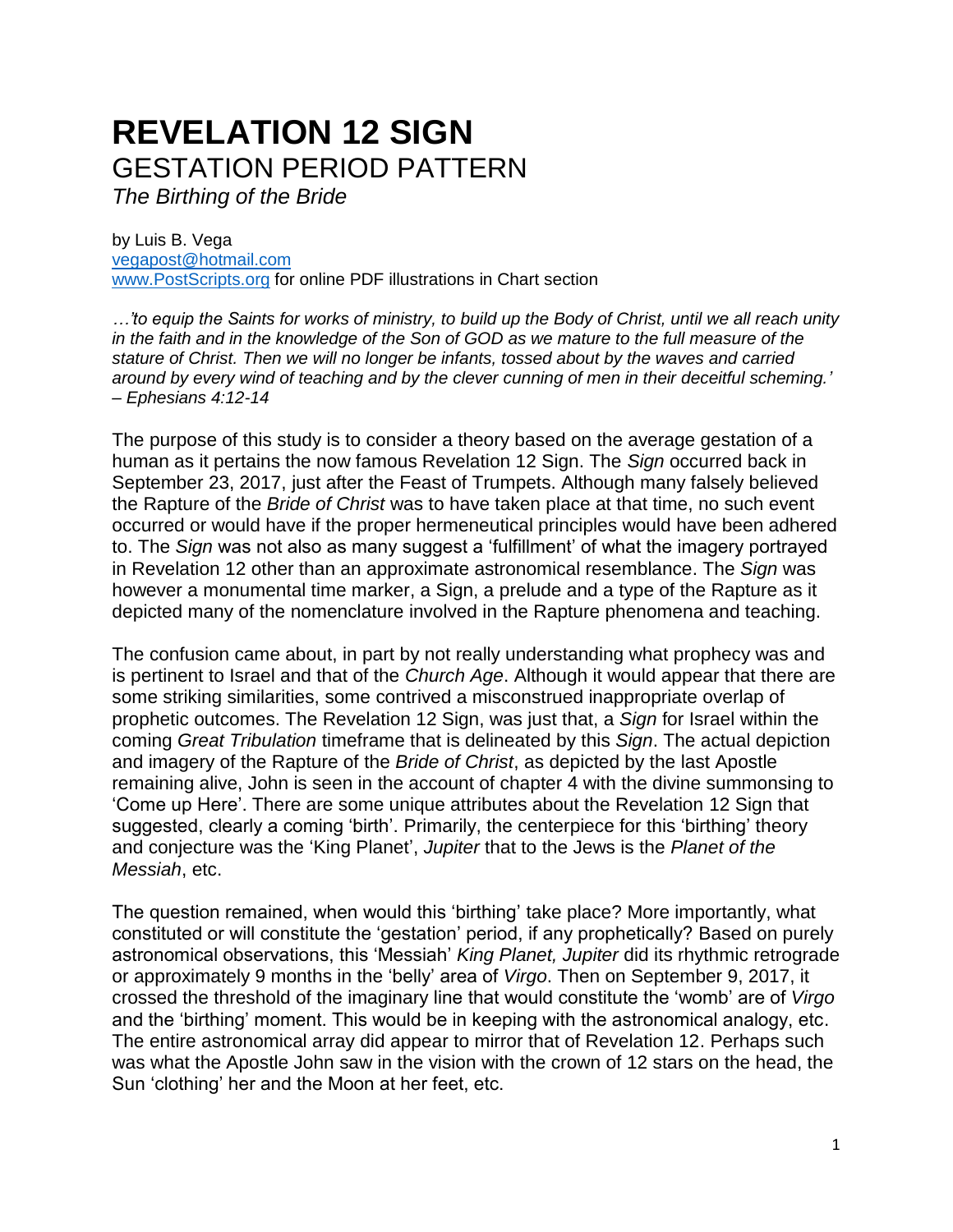### **The Timing of the Sign**

What was unique about the Revelation 12 Sign is that it took place actually in the Jewish year of 5778 by the rabbinical calendar accounts. This would place the Revelation 12 Sign in the same year to converge with that of the 70th year anniversary of Israel being also 'birthed' in 1948. Would this be mere coincidence or prophecy? In this case the depiction of *Virgo* truly would then confirm that the *Sign* is for Israel and that the *Virgo* connotation is to be correctly attributed to being Israel and not the Church. However, if there is a dual meaning, application and fulfillment pertinent to the *Church Age* 'birth' of the *Body of Christ*, that remains to be seen. It could also be the case that such a prophetic synchronization could likewise be in tandem. This could mean that as the nation of Israel has reached its 'maturity' in 70 years per Psalms 90, so too would the conclusion of the *Church Age*, etc.

The question remains that perhaps as there was an anniversary of a 'birth' of a nation having occurred, could such another 'birth' be accompanying the *Sign* as a dual prophecy of when there will be another 'birthing' of another 'Body' or nation, a Spiritual Nation no less? In this case, that 'Body' or Spiritual Nation would constitute the *Body of Christ* as the Bible teaches. It is made up of a *Royal Nation* of Priests and Kings as the *Bride of Christ* will co-rule with Jesus in the *Kingdom* to come. Thus, the Revelation 12 Sign could not have been the actual fulfilment of the description from the Bible at this time. Why not? One major reason was and is that the all illusive *Red Dragon* imagery did not astronomically appear in tandem with the other factors of the prophetic alignment, if one keeps to the same astronomical connotation. And this is the point.

Many believe that the literal fulfillment of the *Sign* will occur at the midpoint of the *Tribulation Period* wherein the *Red Dragon*, astronomically will be perhaps the illusive Planet X *Star System*. To the *Ancients*, this phenomenon was known as the *Red Dragon* in the sky that brought worldwide calamities. Perhaps it will be at that time during one of the yearly Revelation 12 approximations that it could occur. It remains to be seen and fully ascertained. The Revelation 12 Sign was however a foreshadowing of what is sure to come and that of a 'birthing' and Rapture. However, as noted in many other studies on the *Sign*, the *Manchild* does not correspond to the *Church Age* Saints. It corresponds to the mid-point of the *Tribulation Period* rapture of the 144,000 Jews and all those that received Jesus through their ministry. It is the 4th 'Rapture' event out of 7 total translations or 'Raptures' occurring in the whole lineup of the Revelation being unveiled.

There had been also some very unique day counts associated with the *Sign*. There was the *Great American Eclipse* that occurred in August of 2017 just about 1 month prior to the Revelation 12 Sign. There appeared to be some rather strange meteorological anomalies with the weather during that time that was beyond just the normal cycles, etc. Nonetheless, the year closed out with no Rapture in sight. As most that were banking on such a date for a Rapture then looked for other day counts. None occurred to actually consider the pattern the 9-month gestation period *Jupiter* had in the *Sign* all along. Could a 9-month human gestation period count rather have started from the actual time of the Revelation 12 Sign that occurred astronomically?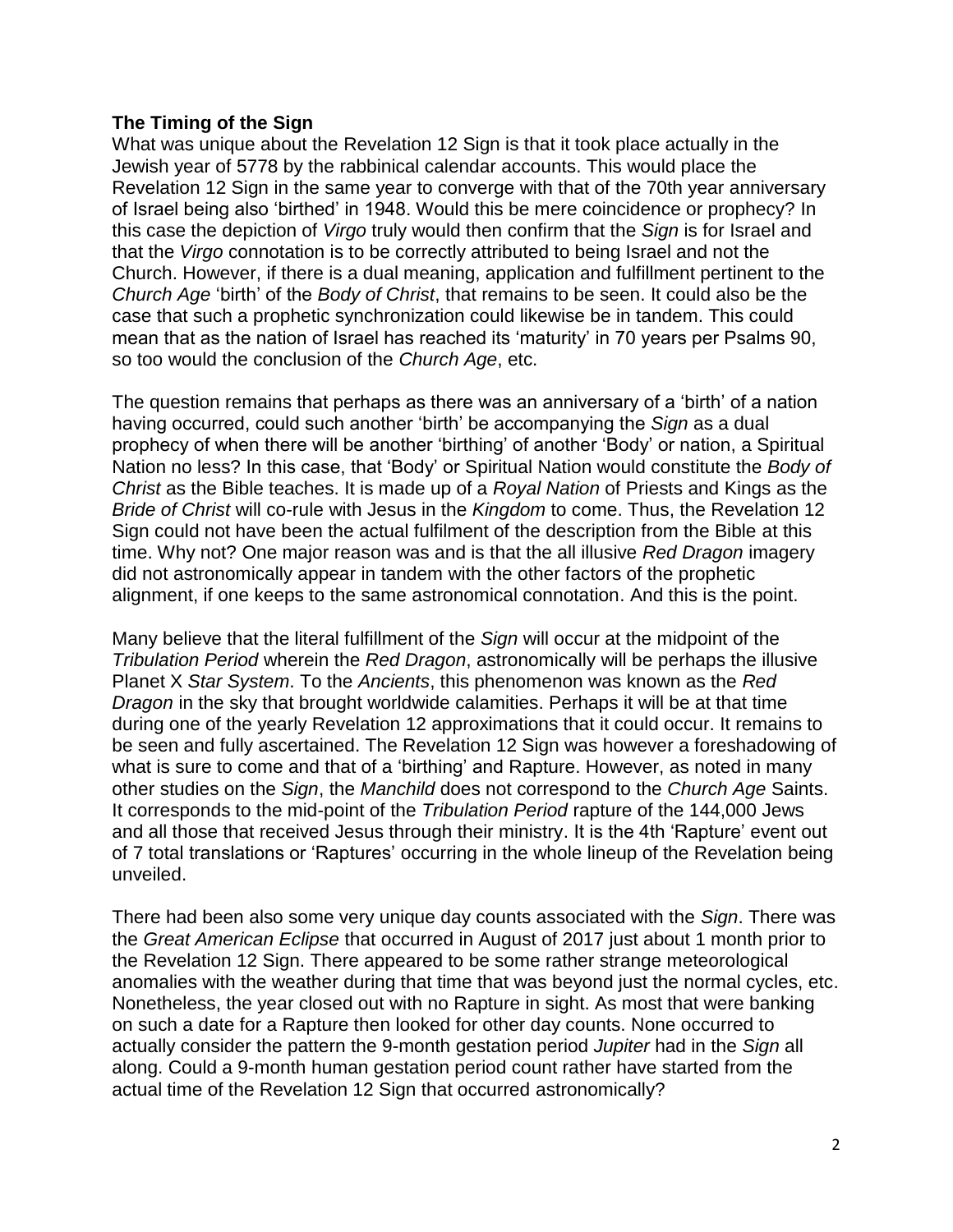### **The Gestation Pattern**

Some Revelation 12 Sign researchers did attempt to configure new timelines after the fact. For example some added 50, 75, 100, 120 days, etc., to the Sign from the 23rd of September 23, 2017 to see if any date appeared significant. However, even within this construct, which date would have been or is the correct one to calculate from? Would it be the actual 23<sup>rd</sup> when the alignment most resembled the Revelation 12 language? Or would it have been when the astronomical 'birth' of *Jupiter* occurred on the 9th of September 2017 instead? One calculation that is rather ominous and exciting to report does correspond to a Pentecost feast day and based on an average human gestation period. This day count has to do with the very theme and core message of the Revelation 12 Sign, that being a 'birth'. What if one added the duration of a human gestation period from the initial Revelation 12 Sign date of September 23, 2017?

However even the human gestation pattern theory has questions remaining. What exact day count in reference to a human gestation period would one use, the minimum or the maximum? Based on research, it is calculated and accepted medically that the gestation of a human being is pegged at 280 days. This day count is also equal to 40 weeks with the minimum being 208 days. The number 40 is related to a time of testing. For the sake of this study, the average will be taken, which would be 240 days. Thus, if one adds the 280 days to the Revelation 12 Sign since September 23, 2017, then the resulting day is June 30, 2018. What is special about this day? Well, it might be a close approximation of when the true feast of Pentecost is. Moreover, if one uses the September 9, 2017 'birthing' of *Jupiter* in *Virgo* and add the 240 day count, the result would be just within days of the May 14, 2018  $70<sup>th</sup>$  anniversary of Israel's 'birthing'.

The Feasts of YHVH as it relates to the Spring Feasts in particular happens to synchronize with both the *Rabbinical* and *Torah Calendar* ones pertaining to Shavuot. This convergence goes for the same with respect to the Passover on March 31, 2018. On April 1, 2018 or *April Fool's Day* is when the neo-pagan Christianized holiday of *Easter* (Ishtar) is celebrated. Thus to reiterate, the notion of a 9 month average human gestation period possibly signaling a 'birth' from the astronomical depiction of a 'birthing' to coincide with the 'birth' of Israel as a nation since 1948 and that with Pentecost when the *Church Age* started and the *Body of Christ* was 'birthed' is amazing. Contrary to much deception and teaching error, the *Church Age* and/or *Body of Christ* was not 'conceived' at that first Pentecost or Shavuot of the 1st Century or more precisely in 32 AD. What is being 'conceived' is 'Christ in you, the Hope of Glory', etc.

The Apostle Paul taught that the *Body of Christ* is a living organism in which the very image and likeness of Jesus is being developed in a Disciple of Jesus Christ, individually and corporately. It well only be when 'we all reach the fullness of the stature of Christ', that then the *Bride of Christ* will 'have made herself ready', etc. Contrary to more confused teaching, the 144,000 anointed and sealed Jewish Evangelist will be the *First Fruits* of the Jewish nation or tribes during the *Tribulation Period*. Such are not to be confused with the *Church Age* 'First Fruit', singular, that being exclusively Jesus Christ. The Bible clearly teaches that Jesus is the *First Fruits*…of the *Church Age.* However, the question remains.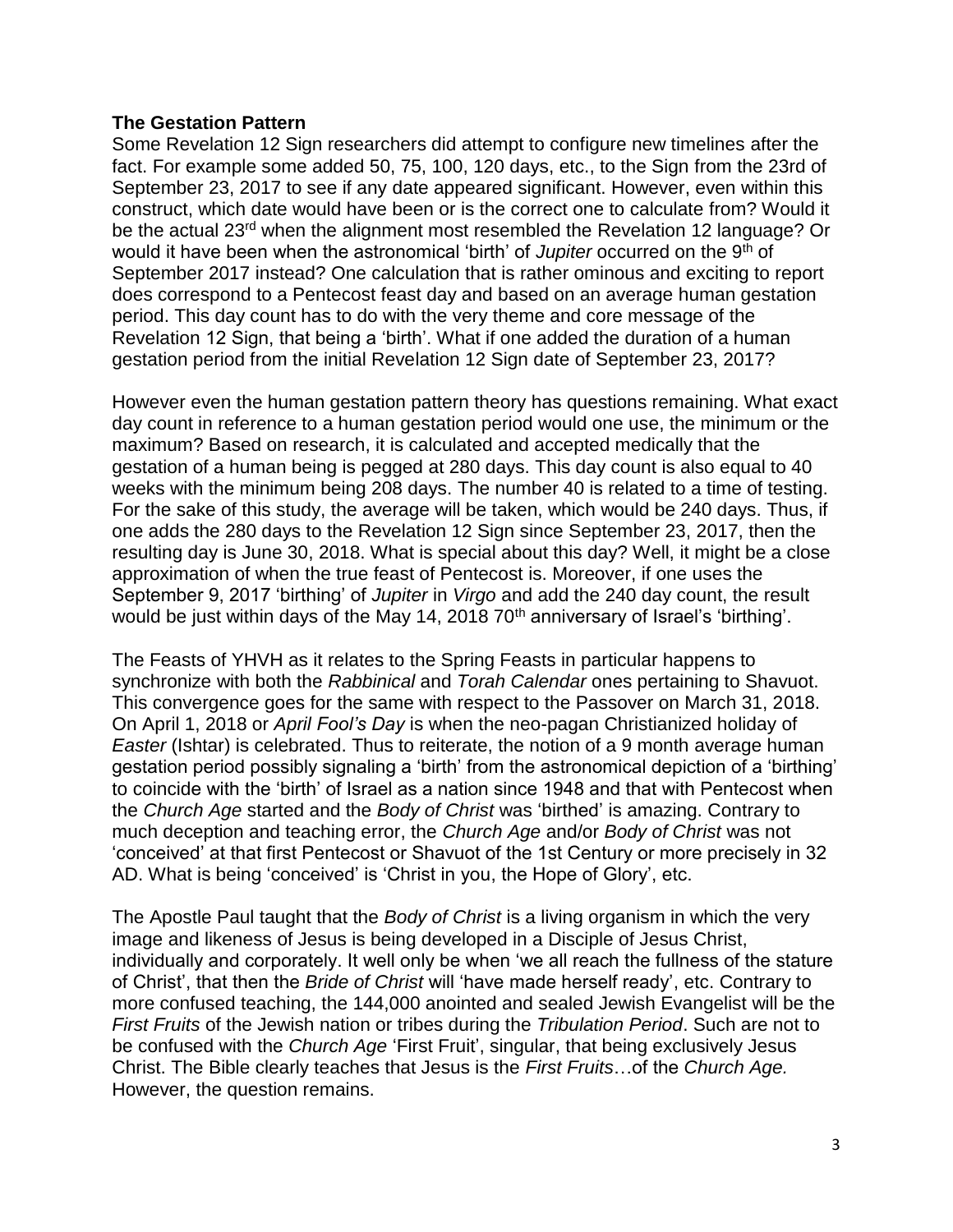## **A Dispensation of Time**

Will Pentecost in mid-July of 2018 see some prophetic significance of a dual fulfillment of a 'birthing' pertinent to Israel and the *Body of Christ?* Perhaps such a prophetic intersection of time is to soon after close-out the *Church Age* that started the great 'Pentecostal Intermission' known as the *Church Age*. This amazing convergence of prophetic time pegged to the 'birthing' anniversary of Israel in these *Last Days* has lasted nearly 2000 years. Such an amazing time has been where YHVH turned His attention to save the Gentile Nations due to Israel's rejection and hard heartedness. In part it has been to arouse the jealousy amongst the Jews, Jesus Christ, the Messiah of the Jews has given His authority and power to loose and bind in Heaven and Earth to this spiritual institution. The *Body of Christ*, something that has never before existed in all of *Creation* is made-up of redeemed souls indwelt with the power of the Holy Spirit to say 'no to sin' and whom the *Gates of Hell* can and will not overcome despite much tribulation, apostasy and suffering.

To emphasize, this study is not emphatically stating that the Rapture of the *Bride of Christ* is to take place in 2018. What this study has attempted to present is the pattern to suggest a possible average human gestation pattern that could be applied prophetically since the Revelation 12 Sign to see if there is any possible prophetic correlation. Of course, the calculation itself is based on an average so the actual day count could be off as the whole notion of the Rapture having to occur on a Pentecost even. Nonetheless, the possibility is very intriguing for the record. It would seem plausible based on such a gestation metaphor but so did the all the other failed calculations. One thing is for sure prophetically regarding this possible gestation timepieces, an acceleration of signs and events are converging more each year.

The convergence of the Pentecost feast by way of the gestation pattern since the Revelation 12 Sign occurs during a concentrated series of events that appear to be prophetic time markers in themselves. There is the start of the Passover that happens to occur also on a *Blue Moon*. Then there is the 70th year anniversary that is celebrated on the *Western Calendar* on May 14, 2018 of Israel's 'birth'. The anniversary celebration will actually occur about 1 month earlier in April based on the *Rabbinical Calendar*. This day is called *Yom HaAtzmaut* or Independence Day in Israel. The following is taken in paraphrase format regarding the rationale why April will be the month that Israel will actually celebrate their 'birth'. It was David Ben-Gurion, who was the first Prime Minister of Israel that publicly read the *Declaration of Independence* of Israel on May 14, 1948.

The declaration occurred on the 5th day of Iyar, the 8th month of the *Civil Calendar*, in the year 5708. The anniversary of this date on the *Jewish Calendar* usually falls in April or May on the *Gregorian Calendar*. According to the Israeli Ministry of Culture, Israel's Independence Day will begin with a torch-lighting ceremony the evening of Wednesday, April 18, and continue through Shabbat. According to the Jerusalem Post, the overall theme for Israel's 70th is 'Heritage of Innovation'. It draws upon Israel's successes as the 'Start-Up Nation' as a euphemism of the cutting-edge technology being developed locally. The 70th anniversary official logo is featured with the following attributes according the Ministry.